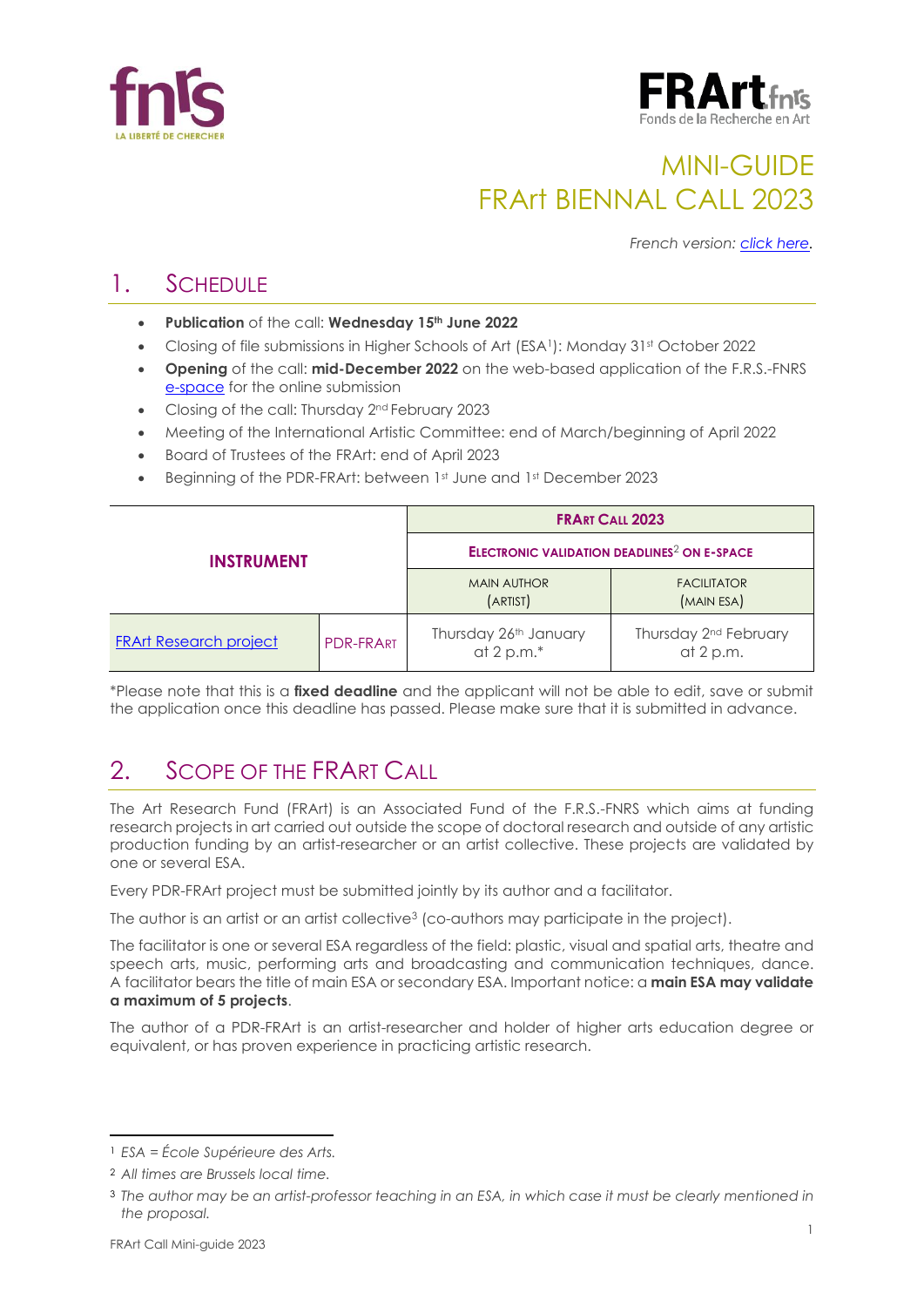### 3. CHANGES COMPARED TO CALL 2021

#### **Decision of the Board of Trustees of the FRArt of 22nd April 2022:**

- Clarifications about the application field:

- o The application for FRArt may not be the production of an existing project that is looking for production fundings;
- o The FRArt is a research Fund and the submitted applications must therefore be motivated by a research process (unsolved hypotheses; need of funding to face them).
- The area of dance is added to the fields included in the FRArt.
- The number of applications which may be supported by a main ESA increases from 3 maximum to 5 maximum.
- The duration of PDR-FRArt is from 9 to 24 months (instead of a duration of one year).
- The CAI will try to give priority to supporting up to four projects submitted by authors who graduated no longer than 5 years ago, or by authors demonstrating artistic practices and who have never had any major funding.

### 4. RECURRENCE OF THE CALL

The 2023 call is biennal, with a total budget of M€ 1.1. As from 2024, the call will become annual with a total budget reduced by half.

### 5. INSTRUMENT

Characteristics of the PDR-FRArt instrument are summarised in the table below.

|                                                      | <b>Duration</b>   | <b>Budget</b>       | <b>Nature</b>                                                                                                                                                                                                                              |  |
|------------------------------------------------------|-------------------|---------------------|--------------------------------------------------------------------------------------------------------------------------------------------------------------------------------------------------------------------------------------------|--|
| <b>FRArt Research</b><br>Project<br><b>PDR-FRArt</b> | 9 to 24<br>months | Max.<br>$€ 50,000-$ | Personnel, Operating, Equipment<br>Personnel costs shall relate to the work of the<br>author.<br>In case of subcontracting costs, they must be<br>included in the operating budget.<br>No costs associated with the ESA can be<br>claimed. |  |
|                                                      |                   |                     |                                                                                                                                                                                                                                            |  |

#### Information:

Tax status of the PDR-FRArt Grant: the FRArt Grant may benefit from a tax exemption since the project that will be funded will have been assessed on the basis of merit and rewards exceptional merit. This tax exemption is the responsibility of the authors.

### 6. CONTENT OF A PROPOSAL

Authors will have the choice to write their proposal either in French or in English.

The F.R.S.-FNRS insists on **strict compliance with the instructions given for each part of the proposal**.

**NOTICE: no further change or modification** can be made in the proposal after the validation deadline set for the main author.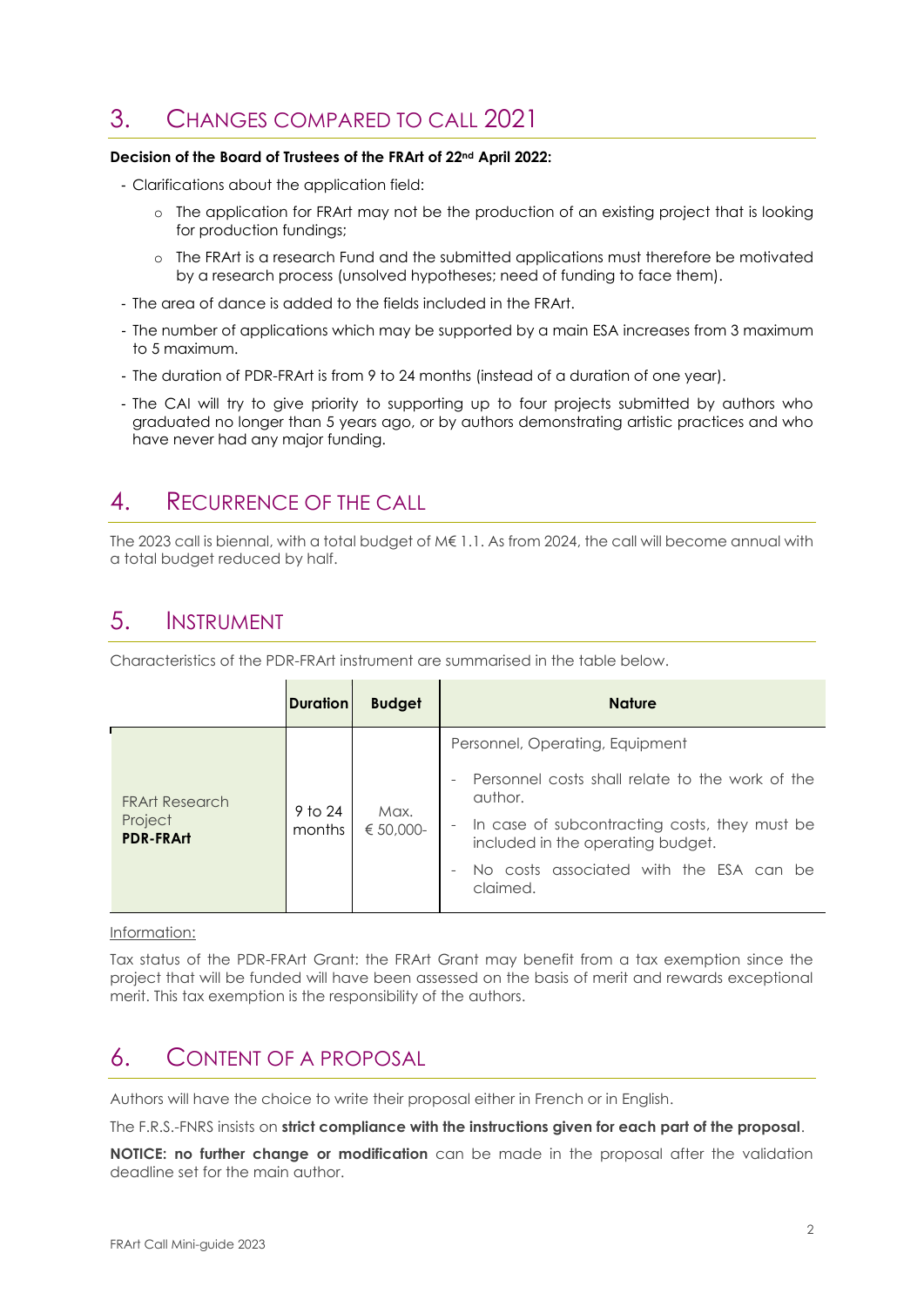The application file contains the main sections described in the table hereafter:

**APPLICATION FRAMEWORK**

#### **PART 1: PROJECT**

- **>** References of the application (for the funded proposals, these data are released and made public on the [F.R.S.-FNRS website\)](https://admin.frs-fnrs.be/SITE2/Search/Recherche.cfm).
	- *Title, in French and in English (*max. 200 characters each, including spaces*) and,*
	- *Summary, in French and in English (*max. 2,000 characters each, including spaces*).*

#### **PART 2: PROJECT ET AUTHOR(S)**

- Artistic research project overview to be exclusively completed on the template file [\(FR](https://e-space.frs-fnrs.be/documents_publics/ressource/FRS-FNRS_PDR-FRArt_FR.docx) / [EN\)](https://e-space.frs-fnrs.be/documents_publics/ressource/FRS-FNRS_PDR-FRArt_EN.docx) in 5,000 words max. (~ 500 words/page; ~ 10 pages):
- Note summarizing the project.
- Artistic note to develop the proposal and its major axes of inquiry.
- Development and chronology of the proposal.
- **D** Justification for the choice of the facilitator (ESA) and description of how the project fits within the ESA.
- Author's and potential co-authors's<sup>4</sup> CV<sup>5</sup>.
- Presentation of max. 5 most significant productions and/or artistic research previously performed by the author (file should not exceed 100 Mb)<sup>6</sup>.
- Accompanying agreement written by the main ESA, describing how the project fits within the ESA.
	- *→ The main author must upload this document on e-space by the validation deadline fixed for the main author, i.e., by Thursday 26th January 2023 at 2 p.m., at the latest.*
- Contact details of the legally responsible person of the project (legal or natural person) and contact details of the contact person<sup>7</sup> **.**

#### **PART 3: BUDGET**

Provisional budget and financing plan specifying the amount requested for each item, and other potential resources.

- *Confirm they are willing to participate in the PDR-FRArt, and,*
- *Require them to send their curriculum vitae.*
- <sup>5</sup> *The required CV are used for the evaluation. They should therefore contain no personal data which are not necessary for that purpose.*
- <sup>6</sup> *The exact instructions for uploading this file will be given to the main author.*
- <sup>7</sup> *The legally responsible person may be the author him/herself who is also the contact person. Otherwise, in case a non-profit organisation is an intermediary actor, the legally responsible person is the person* who is authorized to represent the organisation, e.g., the president. The contact person shall be the *person to be in contact with the FRArt after funding decision.*

<sup>4</sup> *Potential co-authors involved in a PDR-FRArt will be contacted by the F.R.S.-FNRS after the validation by the main author, in order to:*